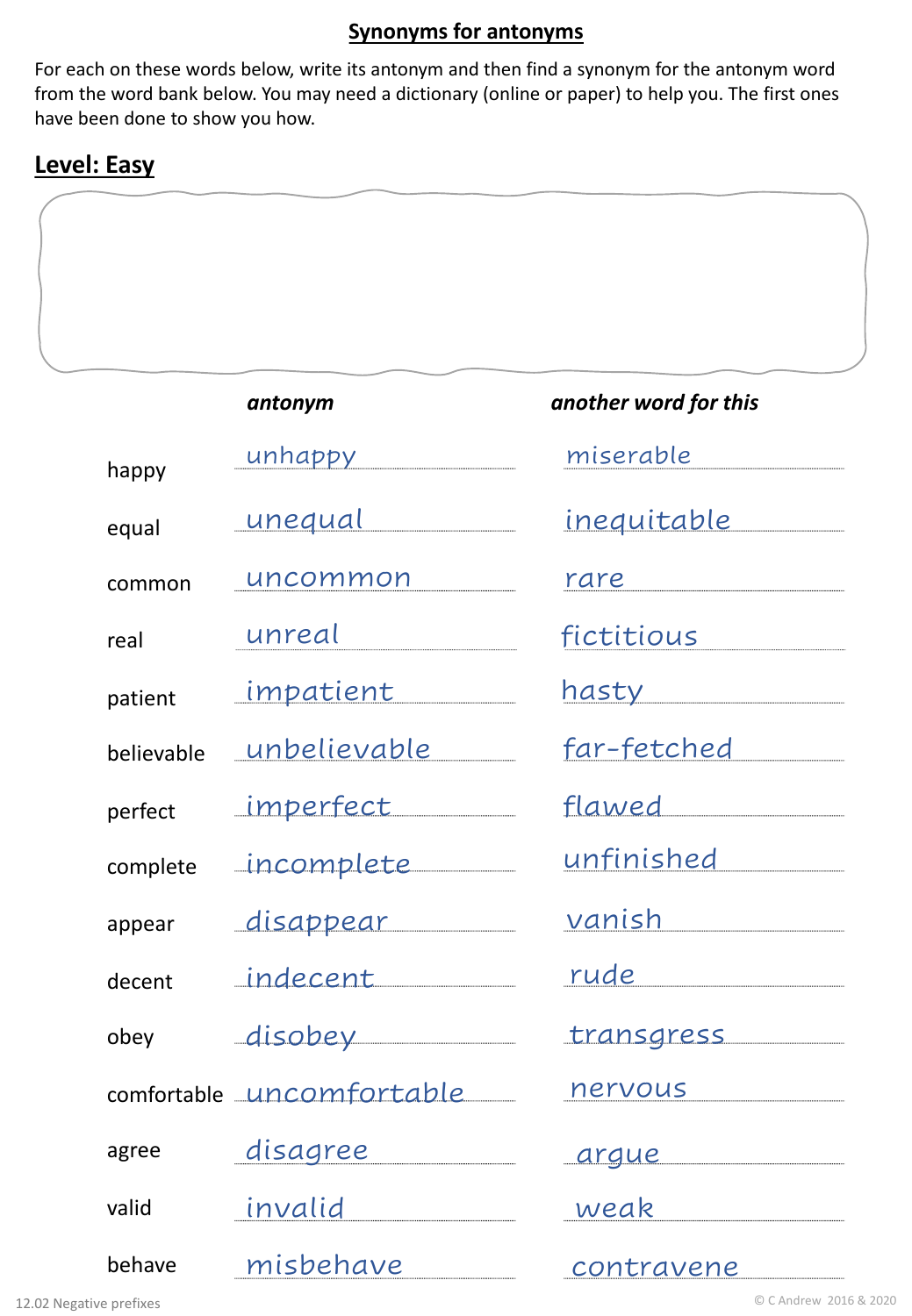#### **Synonyms for antonyms**

For each on these words below, write its antonym and then find a synonym for the antonym word from the word bank below. You may need a dictionary (online or paper) to help you. The first ones have been done to show you how.

# **Level: Medium**

|           | antonym                   | another word for this |
|-----------|---------------------------|-----------------------|
| legal     | illegal                   | unlawful              |
| direct    | indirect                  | meandering            |
| regular   | irregular                 | <u>sporadic</u>       |
| allow     | disallow                  | forbid                |
| social    | antisocial                | <u>unfriendly</u>     |
| dependent | independent               | self-reliant          |
| precise   | imprecise                 | vague                 |
| sense     | nonsense                  | gibberish             |
| active    | inactive                  | <u>sedentary</u>      |
| trust     | mistrust                  | suspect               |
|           | appropriate inappropriate | <u>unsuitable</u>     |
| mortal    | immortal                  | <u>undying</u>        |
| direct    | misdirect                 | confound              |
| organic   | inorganic                 | man-made              |
| fiction   | non-fiction               | factual               |

| another word for this                                                                                                  |  |  |
|------------------------------------------------------------------------------------------------------------------------|--|--|
| unlawful                                                                                                               |  |  |
| <u>meandering ______</u>                                                                                               |  |  |
| sporadic                                                                                                               |  |  |
| <u>forbid</u>                                                                                                          |  |  |
| <u>unfriendly _______</u>                                                                                              |  |  |
| self-reliant                                                                                                           |  |  |
| <u>vague</u>                                                                                                           |  |  |
| gibberish                                                                                                              |  |  |
| <u>sedentary representa</u>                                                                                            |  |  |
| suspect                                                                                                                |  |  |
| <u>unsuitable en mondial</u>                                                                                           |  |  |
| <u>undying and the second second second second second second second second second second second second second seco</u> |  |  |
| <u>confound</u>                                                                                                        |  |  |
| <u>man-made _____</u>                                                                                                  |  |  |
| <u>factual</u>                                                                                                         |  |  |